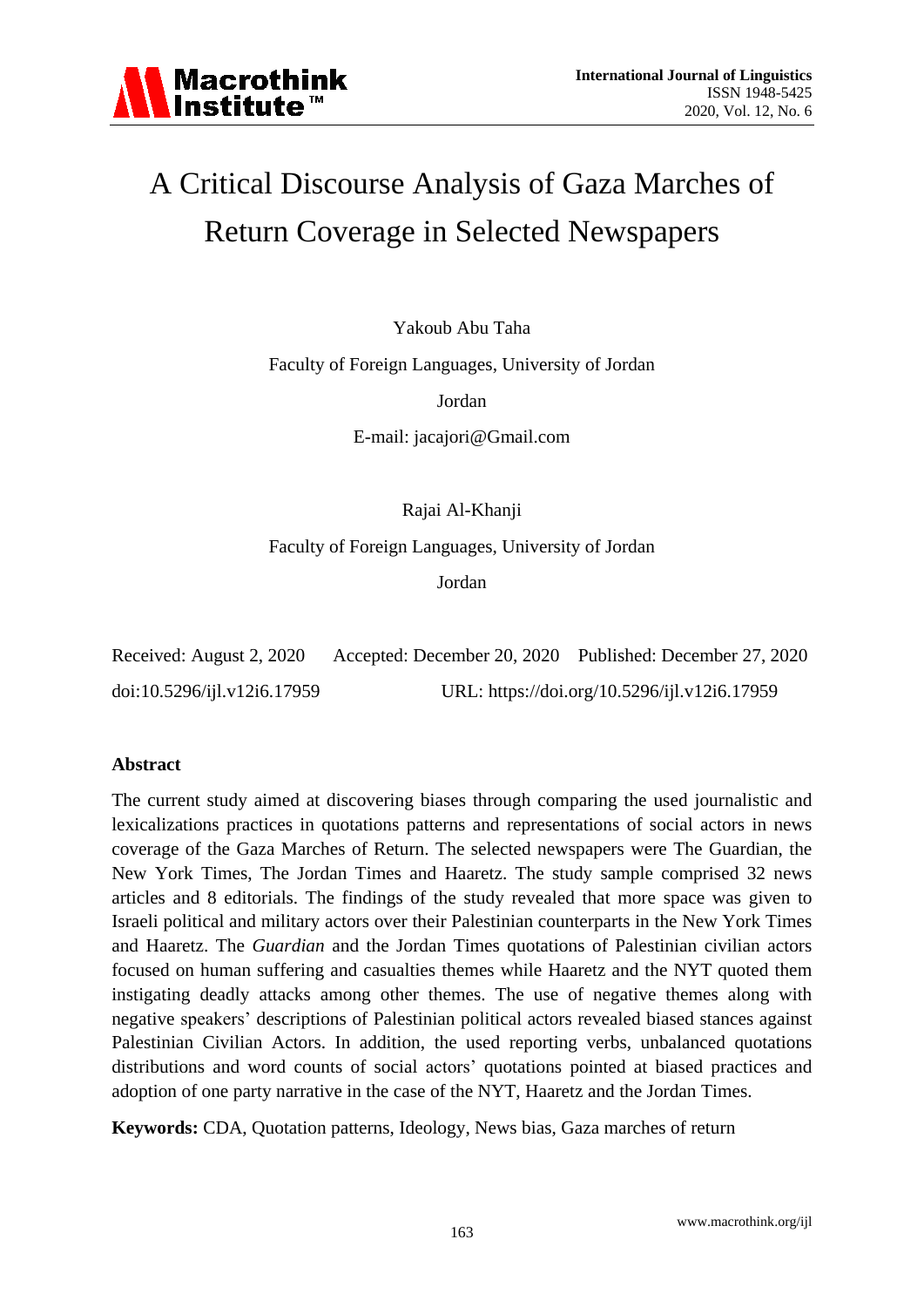

# **1. Introduction**

News reporting is a profession governed by truthfulness, integrity, balance, and accuracy. Nevertheless, news is found to be presented differently to suit its audience as it can be wrapped by layers of Syntax and Semantics in its Discourse. This is evident when the same piece of information is presented differently when reported by one given news agency to another. Consequently, events are viewed differently by the news agencies reporting them, each according to their agendas (Zelizer, Park and Gudelunas, 2002; van Dijk, 2018). There is an increasing recognition of media importance and potential in covering conflicts (UNDP 2017). It has gathered scholars to study its role of the social life recently, especially with the introduction of innovative digital life style (Mihelj and Stayner 2018:4).

The case of the Israeli-Palestinian conflict proves itself as an example of how ideology and political agendas play a role in the way news reporting is presented. Newspapers have been accused of bias because of their nationality, religion and political views among others. News reporting, In this case, contradicts with White"s (2000:379) news criteria, namely objectivity, accuracy and neutrality by adopting journalists' assertions. This study aims to contribute to the critical discourse library on the discourse of conflict.

Since March 30th 2018, a series of Gaza Marches of Return have emerged as a way to draw attention to the Palestinian cause. The demonstrations that sought some popular demands were confronted with Israeli army excessive force. At least 110 Palestinian protestors were killed and thousands injured only in the first month of protests by Israeli soldiers (Sanchez and Oliphant, 2018; Morris and Balousha, 2018). Reporting the events of the Gaza Marches of return by different newspapers will produce varying news accounts, each according to their agendas, ideologies, and political views. Unbalanced representations of Palestinians and Israelis social actors can be shown in textual analysis and quotation patterns.

### *1.1 Question of the Study*

The study aims to answer the following question:

- 1) How are the quotation patterns of social actors and their sourcing technique used by the selected newspapers in reporting the Gaza Marches of Return?
- 2) How biased are the journalistic and lexicalization practices when quoting the social actors in the selected newspapers?

### *1.2 Significance of the Study*

Unlike recent research that analyzed the two intifadas or Gaza wars, the study addresses the Gaza Marches of Return news discourse for the first time up to our knowledge. These marches were faced with sever measures by the Israeli forces. Moreover, the Marches of Return have not yet been investigated within a CDA approach to the best of the researcher"s knowledge. Moreover, the study gains importance because it will try to compare and highlight the journalistic features among *The New York Times (NYT)*, *The Guardian (GU)*, *Haaretz* (HZ) and *The Jordan Times (JT)*.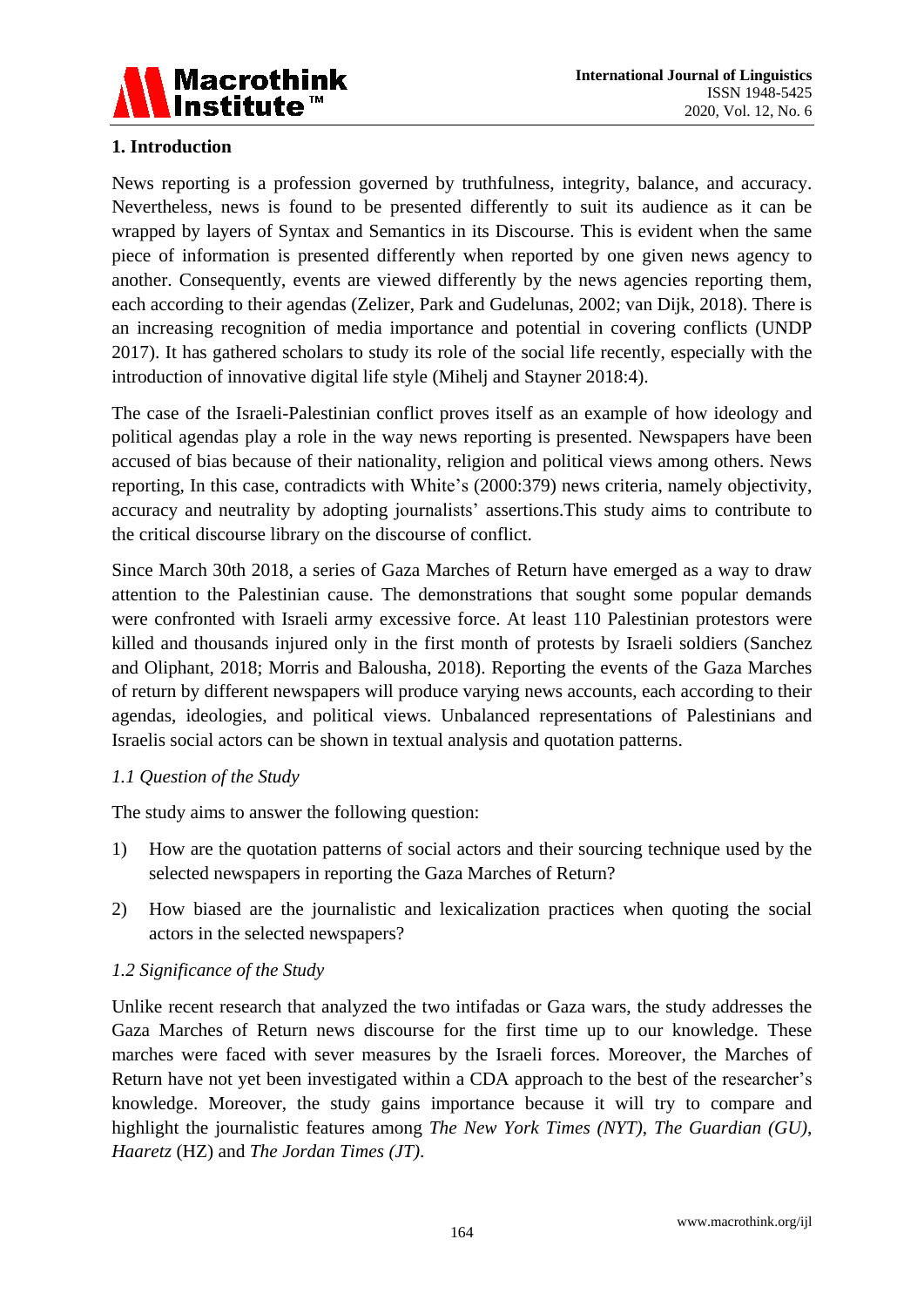

# **2. Review of Literature**

CDA adopts no specific approach, theory, or method to be performed (van Dijk, 1995:1) (Blackledge, 2005: 13). Researchers in the field apply numerous approaches that have common primary theoretical basis and assumptions. The CDA"s approaches can be referred to well-known pioneers in the field such as: Norman Fairclough, Ruth Wodak and Teun van Dijk and other scholars. CDA is an interdisciplinary approach because it draws on different disciplines, *Ex.* Linguistics, Sociology, Politics, Sociolinguistics, Media, and Psychology. And it was a method it has been employed by researchers of such fields accordingly. CDA is a modern approach; hence it gets improvements by researchers' inputs in the field and upon usage in other fields (Titscher and Jenner 2000: 78).

The CDA presentation of the discourse and society linkage avoids simplicity; it rather studies implied power used in discourse within a particular context. As a beginning, it assumes that powerful groups tend to normalize their discourse so that their dominant ideology seems like "given information" or "taken for granted". Resisting a given dominant ideology entails questioning those existing beliefs and conventions and trying to have them changed. In the study of how conventional and creative language is used, it is imperative that CDA analysts examine the given discourse in context and to analyze the 'intertextual' as well as its "interdiscursive" properties. The CDA theorists regard discourse as historical. They argue that, without knowledge of its context, it may not be analyzed or understood (Wodak, 1996).

# *2.1 Studies on Israeli-Palestinian Conflict Reporting*

Zelizer, Park & Gudelunas (2002) study focused on gather any anti-Israeli trends Palestinian Uprising "Intifada" coverage in the USA, The *NYT*, The Washington Post and the Chicago Tribune. They concluded that all newspapers are conservative in handling the details of Israeli army treatment of Arabs, and that bias in such human issue is inevitable due to nature of the topic.

Dunsky (2008) conducted a study on US journalistic practices in reporting the Palestinian Israeli conflict in American mainstream media. Dunsky"s analyses of the news reports by twelve news outlets pointed out that they lack necessary contextualization, American role, international law and relevant agreements to the conflict. She also linked news reporting to US Foreign policy as well as providing empirical evidence of pro-Israeli news reporting bias in the American media on the Arab Israeli conflict.

Philo & Berry (2004 & 2009) Analyzed the media coverage of the Israeli war against Gaza in 2008. They have come to the fact that the BBC and ITV have failed to provide fair and balanced coverage of the conflict. Both of the conducted studies helped shed some light on the biases performed by UK media, but they have confined themselves to the television news network leaving behind newspapers and other digital information technology news outlets.

Bazzi (2009) studied the Israeli Palestinian conflict from the Arab media perspective for the period 2001- 2009, it focused on Ideologies, power relations, cognition and editorial control provide solid grounds for the final semantic, structural and pragmatic choices in news texts. It found a systematic pattern in Arab news outlets that are based on their ideological stances.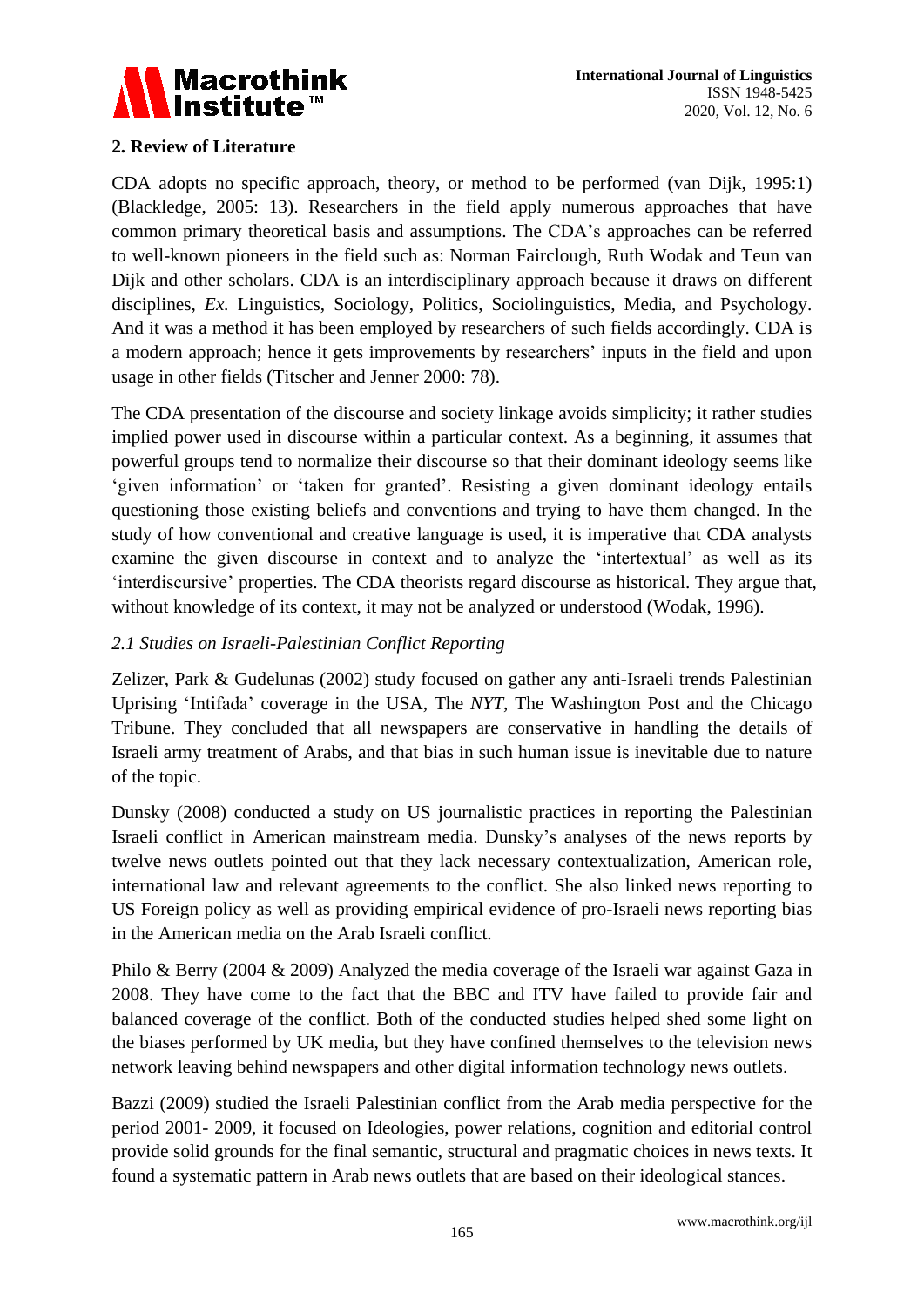

Deprez & Raeymaeckers (2011) studied the representation of Israelis and Palestinians in the news coverage of the first and second intifada by the Flemish press. They found that the portrayal of the Palestinian actors shifted from a rather positive view during the first intifada period to a more critical portrayal during the period of the second intifada. Some newspapers favored the Israeli side by (the use of sources) while others opted the Palestinian side in (*Ex.* the individualization of victims).

Segev and Miesch (2011), in their media study, analyzed the corpus of 14 large newspapers in five countries—the UK, France, Germany, Italy, and Switzerland. They found that the UK newspapers are the most critical and negative toward Israel, while Italian news the most supportive. German, French and Swiss news were relatively more neutral. They proposed that the Opinions presented in the news are not in line with public opinion as presented in annual surveys of each country.

Amer (2015) analyzed the Israeli war on Gaza in 2008 by The Guardian, The Times London, The *NYT* and The Washington Post. His Findings indicated that the most quoted and mentioned social actors in the 2008 Israeli war on Gaza are the Israeli politicians then the Palestinian civilians. Transitivity analysis showed similarities among the four newspapers in representing the social actors, *Ex.* they foreground Israeli agency in achieving a ceasefire and targeting Hamas and foreground Hamas rejection of a ceasefire.

Qawariq (2016) analyzed Palestinian news websites and Israeli newspapers online versions on the 2014 Gaza war. The results of his study revealed marginal ideologies in Israel that competed with a hegemonic Zionist discourse. The study also showed that Palestinian news websites subtly exploited representations of events and social actors in their struggle for power and legitimacy.

Farrah (2018) studied the Israeli-Palestinian conflict in a newspaper heading analysis. His data showed four key notions: the peace process the occupation, terrorism, and settlements. Farrah focused on Grammatical and lexical metaphor euphemism and stereotypes in his study.

In summary, while covering news discourse studies of the two (popular uprisings) Intifadas and both Gaza Wars, some researchers conducted their Palestinian/ Israeli conflict studies based on western news media like (Farrah 2018) (Segev and Miesch 2011, media study) (Amer 2015) (Zaher, 2009) and (Qawariq, 2016), or like Bazzi (2009) who confined her research to Arabic discourses. This study however adopts a comparative analysis of news discourse from The *NYT*, The GU, HZ and The JT. The reason for selecting The JT is that it is the closest well established English speaking newspaper to the Palestinian cause regardless of the Palestinian political factions on the ground.

The current study employs CDA framework to analyze the quotations distributions of each group in each newspaper to find any quantitative biases. The analysis will go further to discuss the reporting expressions used to describe those actors and the reporting expressions for their quotes. This aids to discover the images of each social actors group that newspaper represented while covering the Gaza Marches of Return. The news coverage of these protests,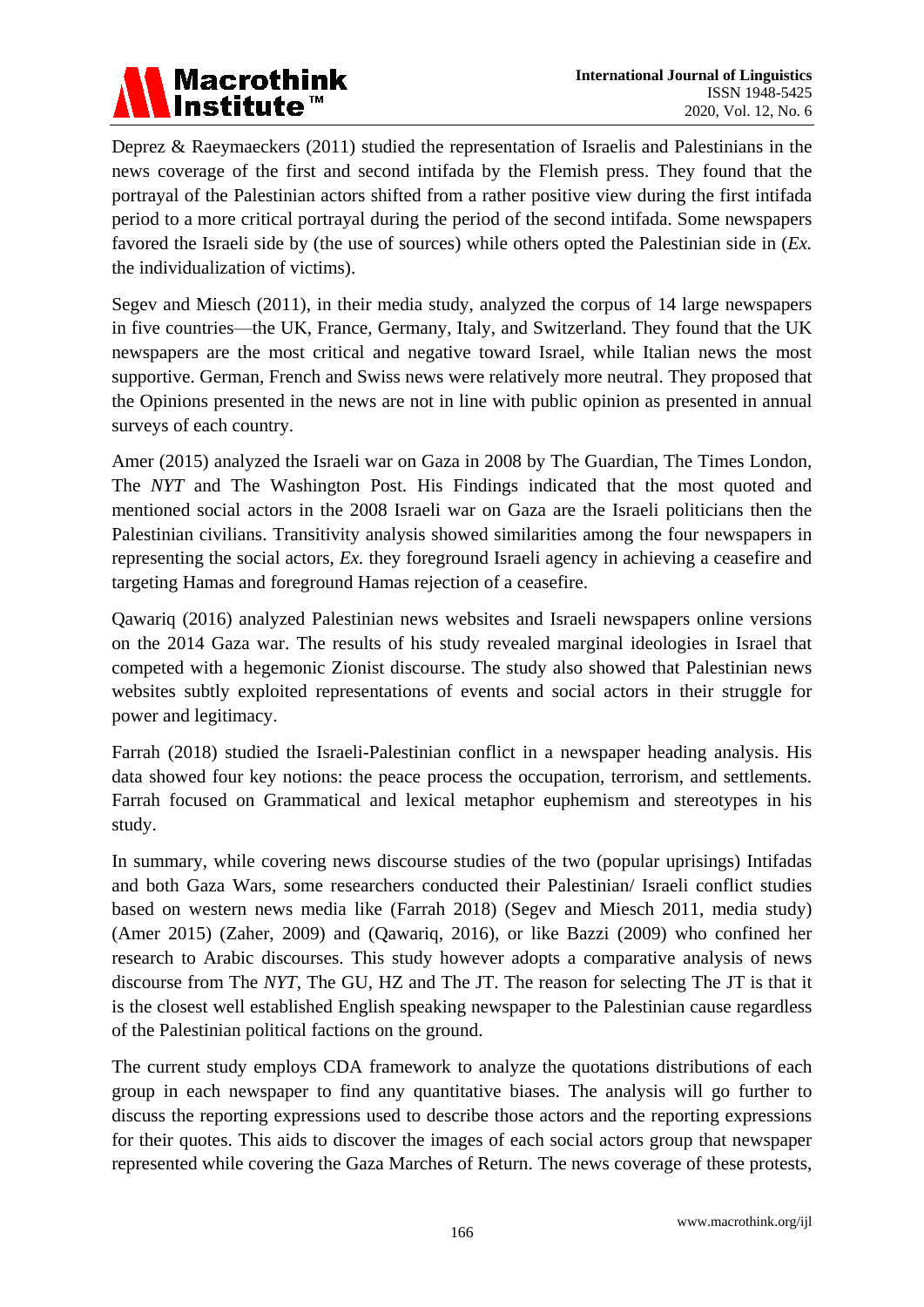

to this date, has not yet been discussed by any linguistic nor media studies to the best of my knowledge.

# **3. Methodology**

### *3.1 The Newspapers*

*The Guardian* (GU) is a British daily newspaper owned by the Scott Trust that was founded in 1821 under the name The Manchester Guardian (Bold 2018). It was changed to its current name in 1959(the guardian.com). *The New York Times* (NYT) is a daily US newspaper that was established and published in New York City in 1851(Van Dijk 1998, Riofrancos 2002). *The Jordan Times* (JT) is an independent English-language daily newspaper published on paper and online. It is created by the Jordan Press Foundation in 1975. *Haaretz* (HZ) "News of the Land of Israel" that is owned by Schocken family is an Israeli English newspaper. It was founded in 1918 which makes it the longest running printed newspaper in Israel (Center for Research Libraries 2018).

### *3.2 Data Collection*

Data collection of the news articles and editorials is confined to the four news media coverage of the Gaza Marches of Return between March 30th 2018 and March 30th 2019. Data will be collected from the newspapers' websites: www.theguardian.com/international, www.nytimes.com, www.Haaretz.com, and www jordantimes.com. The corpus is classified under each newspaper name; each article will be saved separately and dated in word file format for later analysis.

In order to obtain a representative sample from the above newspapers, the study will follow a purposive sampling technique of the data. This method is widely used in qualitative research to insure optimal identification and selection of information cases that yields in effective use of limited resources (Patton, 2002, Amer 2015:69, Seale 2012). The picked sample in the study is based on similarity of the topic then their date of publication to ensure uniformity in order to compare aspects of the news pieces.

The sample of this study is made out of 32 news articles and 8 editorials. The study analyzes the distributions of inclusion and exclusion of social actors, role allocation, genericisation and specification, nomination and categorization, and functionalisation and identification, *Ex.* the people, a soldier, a man, "Saleh" or "Jane". Finally, further analysis of quotation patterns and sources used while covering the Gaza Marches of Return are performed. Reporting verbs like said "claimed or stated" among others will be listed, compared and analyzed. This analysis includes frequency distributions and quoting verbs that may reflect ideologies and power relation. The sample of the study follows a purposive sampling procedure of news data that follows a systematic method:

- 1. The selection of news stories is confined to articles published on the chosen newspapers" website pages that deal with the Gaza Marches of Return & their implications.
- 2. The selected news stories must only be between March 30th 2018 and March 30th 2019.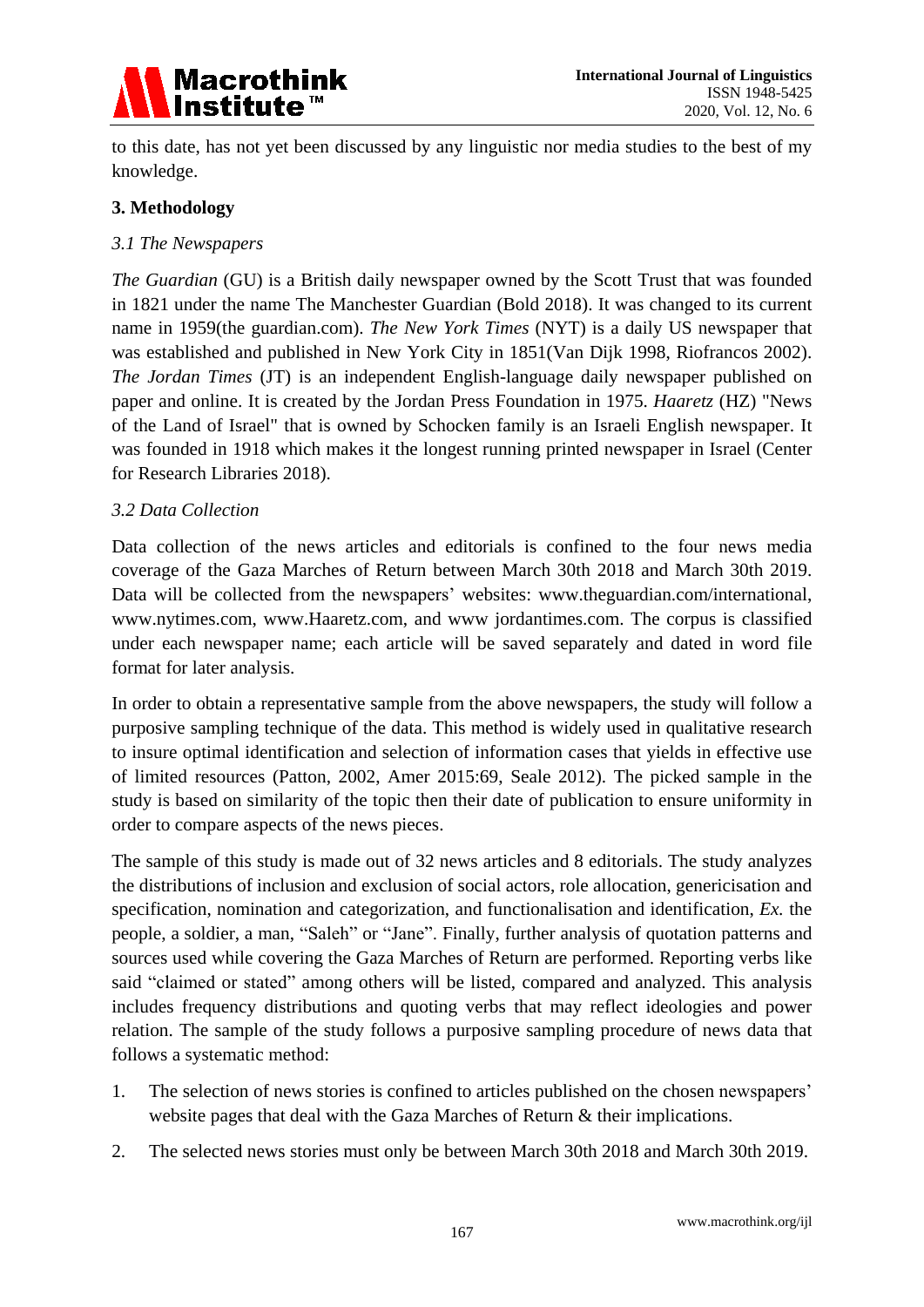

3. Each article is labeled for word count; aggregated word count of newspaper articles is produced; finally, word averages of each newspaper are calculated.

A total of eight news report and two editorials that fall or approximate the average word count in the nearest two editorials to the average word count will be selected for analysis each newspaper, four of the closest news articles and one editorial above word average are picked and another four with one editorial below average as well. This method insures that the chosen articles fall in the medium range of the discussed topics in the population of the study. In total 40 articles will be analyzed. See table 1.

|                            | <b>GU</b> | 'NYT. | ΉZ    | IJ T  |
|----------------------------|-----------|-------|-------|-------|
| Number of News Stories     | 33        |       |       |       |
| <b>Total Word Count</b>    | 34143     | 39824 | 31315 | 29471 |
| <b>Average Word Number</b> | 1019      | 1422  | 894   |       |

Table 1. Distributions of newspaper articles

# *3.3 Data Analysis*

The analysis of quotation patterns in this study follows the classification put forward by Richardson (2007:101) who adopts Fairclough"s (2003) Intertextuality framework under the heading of internal intertexutality: quotation and reported speech. Intertextuality or emerging discourses across articles happens as the developments in the same story are portrayed over time without including themes, and meaning is more communicated by what is excluded as in fact included (Richardson, 2007). In Richardson"s study (2007:101-106), there are five quotation patterns in his model:

- 1. Direct Quotation refers to "exact words are included in quotation marks, they are put in a reporting clause". That means that what is written between the quotation marks is essentially the exact words of the speakers. The use of direct quotes represents "the news as a fact that is invulnerable to questioning because it is coming from an official, an informed source or a witness. They also help in any reservations by the journalist or the newspaper against what is said.
- 2. Indirect quotation refers to what "the reporter provides a summary of the content of what was said or written, not the actual words used". In such type, the reporter's voice is presented by how the source writers/speakers are paraphrased.
- 3. Transformed indirect quotation uses the quotation marks, but do not use reporting phrases with *said, claimed, accused, alleged etc.* instead they use transitive actions *(Ex. discovered, revealed*) or mental state verbs (*Ex.* believes) (examples from Amer 2015:99).
- 4. Strategic Quotation refers to any "writing or thoughts of people and are placed in quotation marks in order to indicate their contentious nature"
- 5. Ostensible direct quotation is used when the meaning is taken from the source, but the journalist changed its structure to suit the rhetorical flow of the news piece. The clause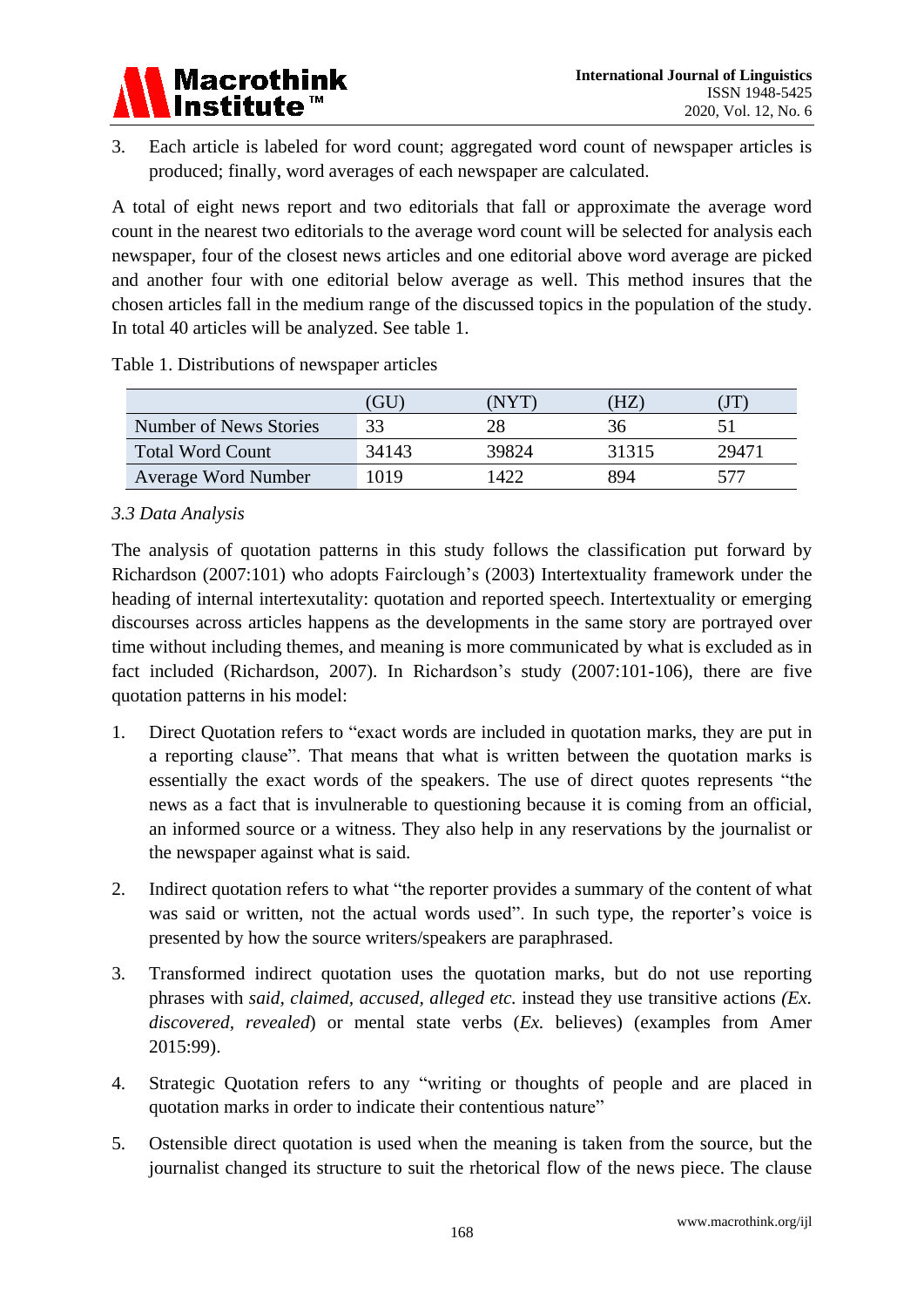

still entails that the structure direct speech but it is conceptually different from direct quotation through use of invented similar quotations. (Richardson 2007:101-106)

In this study, more focus will be given to the examination of direct and indirect quotations patterns used by the newspapers. As explained by Amer (2015), the direct and indirect quotations are the most common patterns in the news texts while other types are more used in headlines especially the strategic quotation. In addition, there is a difficulty in judging whether the quotation is invented by the newspaper as is the case of ostensible quotations to be "better than the real one" (Richardson, 2007:105).

### **4. Analysis**

### *4.1 Quotations Distributions*

In the procedures of this analysis, this section analyses the distributions of quotations patterns among the social actors. The general patterns of news sources quotation employed by the newspapers is shown in Table 2. We can see that *The GU* assigned more quotations and word count for Israeli groups compared to the Palestinian actors groups, (34.44%) quotations and word count (33%) and assigned (29.97%) of its quotations and word count (31.1%) to the Palestinian actors. *The NYT* on the other hand assigned the Palestinian groups more quotations (48%) compared to Israeli sources (40%), but when calculating the word count for each group, we find that both groups have almost identical space distributions at around (42%) each. This means that even though the Palestinian actors were assigned more quotations in the news coverage of the protests, they still have the same amount of space the Israeli actors have. *The JT* and *HZ* quotations pattern for sourcing the social actors are the most radical among the population of the study. *The JT* assigned (54.17%) of quotations and word count (57.69%) to the Palestinian actors while the Israeli sources were assigned (33.33%) with word count (28.26%). *HZ* assigned (33.33%) of the quotations and word count (41.1%) to the Israeli actors while assigning (23.81%) of its quotations and word count (19.77%) for the Palestinian side.

|                     | <b>Direct Quotations</b> |        |       |        |     | <b>Indirect Quotations</b> |       | Total  |            |       |
|---------------------|--------------------------|--------|-------|--------|-----|----------------------------|-------|--------|------------|-------|
|                     | word                     |        |       |        |     |                            |       | word   |            |       |
| Newspaper           | no.                      | $\%$   | count | $\%$   | no. | $\%$                       | count | $\%$   | quotations | count |
| <i>The Guardian</i> | 50                       | 55.56% | 2035  | 61.18% | 40  | 44.45%                     | 1291  | 38.80% | 90         | 3326  |
| The NYT             | 40                       | 54.80% | 1892  | 62.33% | 33  | 45.21%                     | 1141  | 37.58% | 73         | 3033  |
| The Jordan Times    | 15                       | 31.24% | 623   | 38.60% | 33  | 68.75%                     | 991   | 61.41% | 48         | 1614  |
| Haaretz             | 24                       | 57.13% | 1013  | 63.20% | 18  | 42.85%                     | 584   | 36.44% | 42         | 1597  |

Table 2. Total newspapers quotations distributions

The overall distribution of quotation patterns in 2 shows that *The GU* and *The NYT* have the highest number of quotation patterns with 90 and 73 quotations and the highest word count of quotations with 3326 and 3033 words respectively. According to table 1 we find that western newspapers have more space to discuss their topics and to include sources, as *The GU* averages ( 1019 words) and *The NYT*(1422 words). When compared to *HZ* it has (894 words) and *The JT* has the least with (577 words). These distributions lead to the understanding that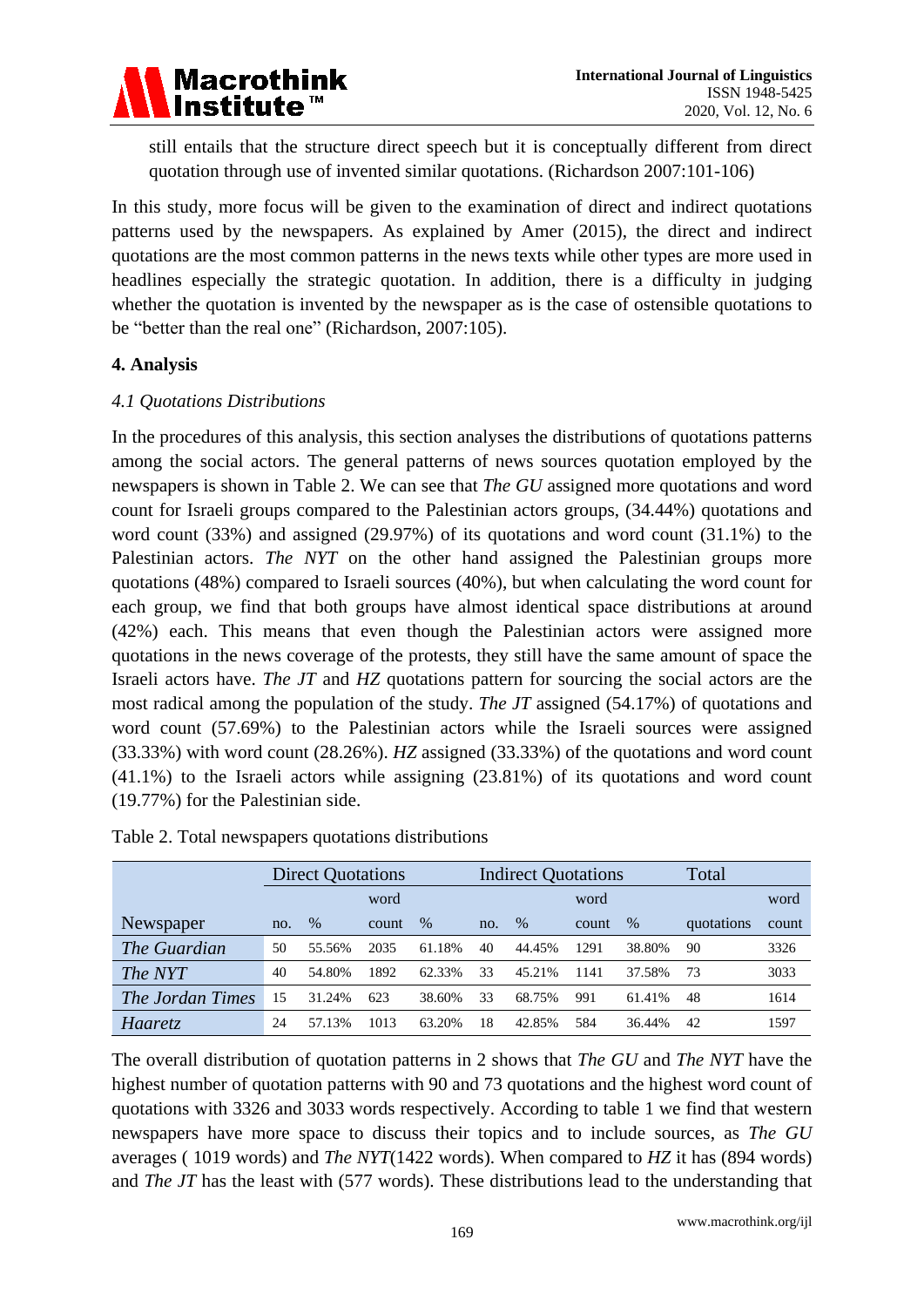

despite the fact that Israel killed civilians at Gaza border, they still enjoy more or equal space to defend themselves in GU and NYT.

The JT and *HZ* have zero direct quotes for IPA as they are assigned indirect quotations at (12.5%) for the JT and (2.38%) for *HZ*. HZ only official direct quotations come from the Israeli military and (14.29%) indirect. Among Israeli groups, *The* GU has the most direct quotation distribution of IMA (10%), while indirect (6.67%). The NYT has an equal number of quotation but higher indirect ones, (9.59%) direct and (12.33%) indirect. *The JT*, however, used four times more indirect (16.67%). The Use of direct quotes provides the adaptation of speakers' opinions, defense or emotions without interference from the journalist (Floyd 2000; Richardson (2007). Hence, the GU, NYT and HZ provide ground for IMA to present their narrative to their readers. The absence of quotes from Palestinian military actors comes natural due to the nature of the protests and the absence of the any militarized activities on the scene despite HZ and NYT narratives.

The distributions of other actors' quotations in *GU* are the highest among other newspapers with even direct and indirect quotes. The NYT has a tendency towards direct quotations for all actors. *The JT* has more indirect quotes of other social actors while in *HZ* quotes were mostly direct quotes (30.95%) compared to (14.29%) indirect quotations. It is worth noting that while JT included mainly UN actors, the NYT has the least sources of other actors. This shows that it relies less on international powers to having their input. When this pattern is compared to the GU, it asserts the inclusion of other voices in GU unlike the NYT although it has extended word limit in its articles. Table 3 provides detailed distributions of all social actors found in the study sample.

| <b>The Guardian</b>          | <b>Direct Quotations</b> |              |              |                | <b>Indirect Quotations</b> |               |                |                | Total        |              |              |              |  |
|------------------------------|--------------------------|--------------|--------------|----------------|----------------------------|---------------|----------------|----------------|--------------|--------------|--------------|--------------|--|
|                              |                          |              | word         |                |                            |               | word           |                |              |              |              |              |  |
| <b>Ouotation Sources</b>     | no.                      | $\%$         | count        | $\frac{0}{0}$  | no.                        | $\frac{0}{0}$ | count          | $\%$           |              | quotations   |              | word count   |  |
| Israeli political actors     | 8                        | 8.89%        | 250          | 7.52%          | 5                          | 5.56%         | 139            | 4.18%          | 13           | 14.44%       | 389          | 11.70%       |  |
| Israeli Military actors      | 9                        | 10.00%       | 344          | 10.34%         | 6                          | 6.67%         | 194            | 5.83%          | 15           | 16.67%       | 538          | 16.18%       |  |
| Israeli civilian actors      | 3                        | 3.33%        | 171          | 5.14%          | $\Omega$                   | 0.00%         | $\overline{0}$ | 0.00%          | 3            | 3.33%        | 171          | 5.14%        |  |
| Palestinian political actors | 5                        | 5.56%        | 187          | 5.62%          | 7                          | 7.78%         | 195            | 5.86%          | 12           | 13.30%       | 382          | 11.49%       |  |
| Palestinian military actors  | $\mathbf{0}$             | $\mathbf{0}$ | $\mathbf{0}$ | $\overline{0}$ | $\mathbf{0}$               | $\mathbf{0}$  | $\overline{0}$ | $\theta$       | $\mathbf{0}$ | $\mathbf{0}$ | $\mathbf{0}$ | $\mathbf{0}$ |  |
| Palestinian civilian actors  | 6                        | 6.67%        | 280          | 8.42%          | 9                          | 10.00%        | 374            | 11.24%         | 15           | 16.67%       | 654          | 19.66%       |  |
| UN actors                    | 7                        | 7.78%        | 286          | 8.60%          | 6                          | 6.67%         | 184            | 5.53%          | 13           | 14.44%       | 470          | 14.13%       |  |
| US political actors          | 8                        | 8.89%        | 296          | 8.90%          | $\overline{c}$             | 2.22%         | 49             | 1.47%          | 10           | 11.11%       | 345          | 10.37%       |  |
| UK political actors          | $\Omega$                 | $\mathbf{0}$ | $\mathbf{0}$ | $\overline{0}$ | 2                          | 2.22%         | 83             | 2.50%          | 2            | 2.22%        | 83           | 2.50%        |  |
| International actors         | 3                        | 3.33%        | 161          | 4.84%          | 3                          | 3.33%         | 73             | 2.19%          | 6            | 6.67%        | 234          | 7.04%        |  |
| Arab political actors        | 1                        | 1.11%        | 60           | 1.80%          | $\mathbf{0}$               | $\mathbf{0}$  | $\overline{0}$ | $\overline{0}$ | 1            | 1.11%        | 60           | 1.80%        |  |
| Total                        | 50                       | 55.56%       | 2035         | 61.18%         | 40                         | 44.45%        | 1291           | 38.80%         | 90           | 100.0%       | 3326         | 100.0%       |  |
| <b>The New York Times</b>    |                          |              |              |                |                            |               |                |                |              |              |              |              |  |
| Israeli political actors     | 5                        | 6.85%        | 254          | 8.37%          | 4                          | 5.48%         | 167            | 5.50%          | 9            | 12.33%       | 421          | 13.87%       |  |
| Israeli Military actors      | 7                        | 9.59%        | 401          | 13.21%         | 9                          | 12.33%        | 299            | 9.85%          | 16           | 21.92%       | 700          | 23.06%       |  |

Table 3. Detailed distributions of social actors' quotations in the four newspapers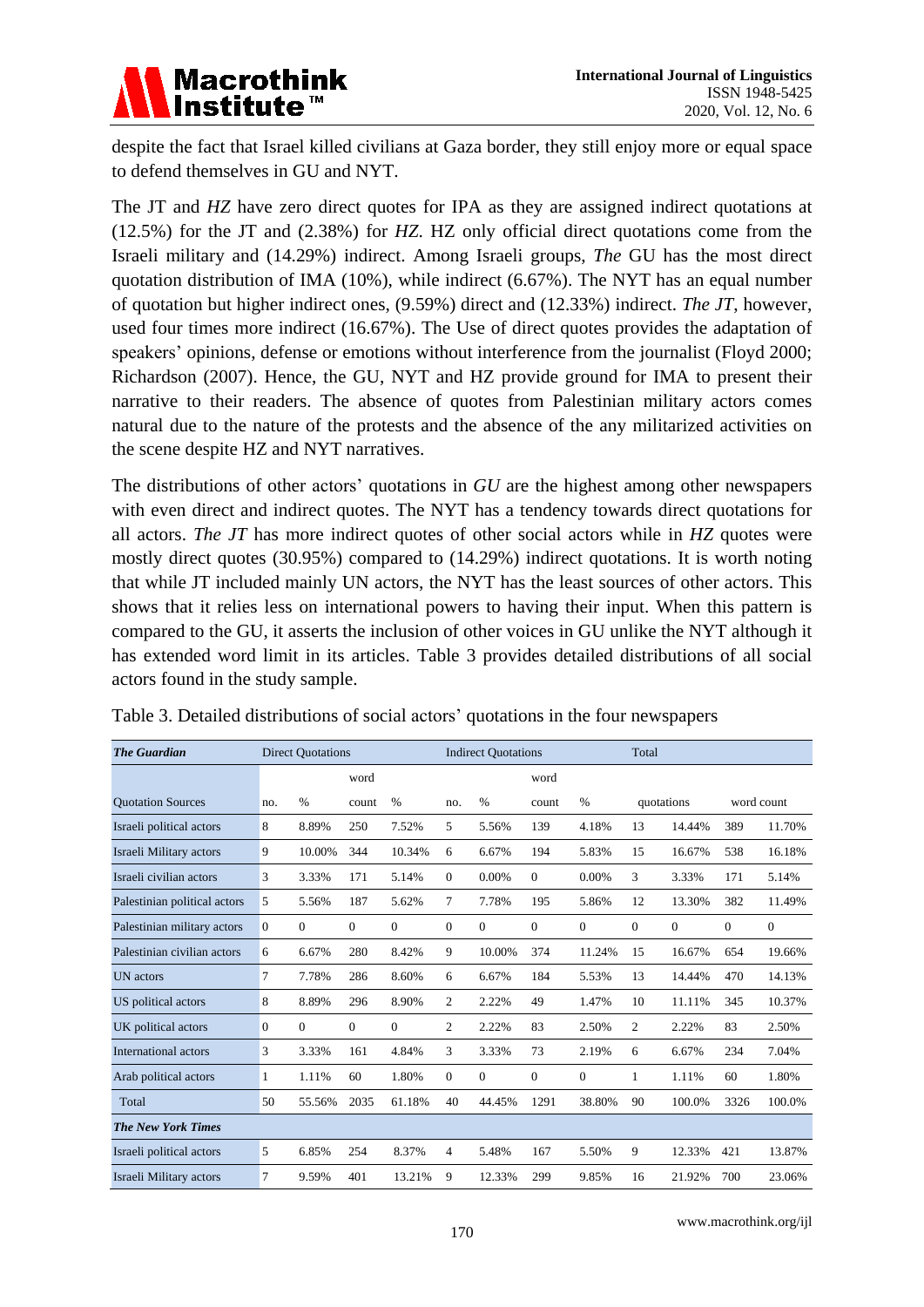# Macrothink<br>Institute™

| Israeli civilian actors          | $\mathfrak{2}$   | 2.74%            | 95               | 3.13%            | $\overline{c}$   | 2.74%            | 54               | 1.78%            | 4                | 5.48%            | 149              | 4.91%            |
|----------------------------------|------------------|------------------|------------------|------------------|------------------|------------------|------------------|------------------|------------------|------------------|------------------|------------------|
| Palestinian political actors     | $\overline{4}$   | 5.48%            | 132              | 4.35%            | 12               | 16.44%           | 388              | 12.78%           | 16               | 21.92%           | 520              | 17.13%           |
| Palestinian military actors      | $\boldsymbol{0}$ | $\boldsymbol{0}$ | $\boldsymbol{0}$ | $\boldsymbol{0}$ | $\overline{0}$   | $\mathbf{0}$     | $\boldsymbol{0}$ | $\boldsymbol{0}$ | $\mathbf{0}$     | $\boldsymbol{0}$ | $\boldsymbol{0}$ | $\boldsymbol{0}$ |
| Palestinian civilian actors      | 15               | 20.55%           | 603              | 19.86%           | 4                | 5.48%            | 161              | 5.30%            | 19               | 26.03%           | 764              | 25.16%           |
| UN actors                        | $\mathbf{1}$     | 1.37%            | 47               | 1.55%            | 0                | 0.00%            | $\boldsymbol{0}$ | $\boldsymbol{0}$ | $\mathbf{1}$     | 1.37%            | 47               | 1.55%            |
| US political actors              | $\mathfrak{2}$   | 2.74%            | 112              | 3.69%            | $\mathbf{1}$     | 1.37%            | 54               | 1.78%            | 3                | 4.11%            | 166              | 5.47%            |
| UK political actors              | $\mathbf{1}$     | 1.37%            | 45               | 1.48%            | $\boldsymbol{0}$ | $\boldsymbol{0}$ | $\overline{0}$   | $\boldsymbol{0}$ | $\mathbf{1}$     | 1.37%            | 45               | 1.48%            |
| International political actors 0 |                  | $\boldsymbol{0}$ | $\boldsymbol{0}$ | $\boldsymbol{0}$ | $\mathbf{1}$     | 1.37%            | 18               | 0.59%            | $\mathbf{1}$     | 1.37%            | 18               | 0.59%            |
| Arab political actors            | 3                | 4.11%            | 203              | 6.69%            | $\boldsymbol{0}$ | $\boldsymbol{0}$ | $\overline{0}$   | $\mathbf{0}$     | 3                | 4.11%            | 203              | 6.69%            |
| Total                            | 40               | 54.80%           | 1892             | 62.33%           | 33               | 45.21%           | 1141             | 37.58%           | 73               | 100%             | 3033             | 100%             |
| <b>The Jordan Times</b>          |                  |                  |                  |                  |                  |                  |                  |                  |                  |                  |                  |                  |
| Israeli political actors         | $\boldsymbol{0}$ | $\boldsymbol{0}$ | $\mathbf{0}$     | $\boldsymbol{0}$ | 6                | 12.50%           | 157              | 9.73%            | 6                | 12.50%           | 157              | 9.73%            |
| Israeli Military actors          | $\mathfrak{2}$   | 4.17%            | 76               | 4.71%            | 8                | 16.67%           | 223              | 13.82%           | 10               | 20.83%           | 299              | 18.53%           |
| Israeli civilian actors          | $\boldsymbol{0}$ | $\boldsymbol{0}$ | $\mathbf{0}$     | $\boldsymbol{0}$ | $\boldsymbol{0}$ | $\mathbf{0}$     | $\overline{0}$   | $\boldsymbol{0}$ | $\mathbf{0}$     | $\boldsymbol{0}$ | $\mathbf{0}$     | 0                |
| Palestinian political actors     | $\overline{4}$   | 8.33%            | 163              | 10.10%           | 8                | 16.67%           | 229              | 14.19%           | 12               | 25.00%           | 392              | 24.29%           |
| Palestinian military actors      | $\overline{0}$   | $\mathbf{0}$     | $\overline{0}$   | $\overline{0}$   | $\overline{0}$   | $\mathbf{0}$     | $\overline{0}$   | $\boldsymbol{0}$ | $\overline{0}$   | $\mathbf{0}$     | $\boldsymbol{0}$ | $\boldsymbol{0}$ |
| Palestinian civilian actors      | 7                | 14.58%           | 278              | 17.22%           | 7                | 14.58%           | 261              | 16.17%           | 14               | 29.17%           | 539              | 33.40%           |
| UN actors                        | $\mathbf{1}$     | 2.08%            | 44               | 2.73%            | 3                | 6.25%            | 100              | 6.20%            | 4                | 8.33%            | 144              | 8.92%            |
| US political actors              | $\boldsymbol{0}$ | $\boldsymbol{0}$ | $\overline{0}$   | $\boldsymbol{0}$ | $\overline{0}$   | $\mathbf{0}$     | $\overline{0}$   | $\boldsymbol{0}$ | $\mathbf{0}$     | $\boldsymbol{0}$ | $\boldsymbol{0}$ | $\boldsymbol{0}$ |
| UK political actors              | $\boldsymbol{0}$ | $\mathbf{0}$     | $\boldsymbol{0}$ | $\mathbf{0}$     | $\boldsymbol{0}$ | $\theta$         | $\boldsymbol{0}$ | $\boldsymbol{0}$ | $\boldsymbol{0}$ | $\mathbf{0}$     | $\boldsymbol{0}$ | $\boldsymbol{0}$ |
| International political actors 1 |                  | 2.08%            | 62               | 3.84%            | 0                | $\theta$         | 0                | $\mathbf{0}$     | $\mathbf{1}$     | 2.08%            | 62               | 3.84%            |
| Arab political actors            | $\boldsymbol{0}$ | $\boldsymbol{0}$ | $\boldsymbol{0}$ | $\boldsymbol{0}$ | $\mathbf{1}$     | 2.08%            | 21               | 1.30%            | $\mathbf{1}$     | 2.08%            | 21               | 1.30%            |
| Total                            | 15               | 31.24%           | 623              | 38.60%           | 33               | 68.75%           | 991              | 61.41%           | 48               | 100%             | 1614             | 100%             |
| Haaretz                          |                  |                  |                  |                  |                  |                  |                  |                  |                  |                  |                  |                  |
| Israeli political actors         | $\boldsymbol{0}$ | $\mathbf{0}$     | $\mathbf{0}$     | $\overline{0}$   | $\mathbf{1}$     | 2.38%            | 42               | 2.62%            | $\mathbf{1}$     | 2.38%            | 42               | 2.62%            |
| Israeli Military actors          | 5                | 11.90%           | 316              | 19.71%           | 6                | 14.29%           | 221              | 13.79%           | 11               | 26.19%           | 537              | 33.50%           |
| Israeli civilian actors          | $\mathbf{1}$     | 2.38%            | 57               | 3.56%            | $\mathbf{1}$     | 2.38%            | 24               | 1.50%            | 2                | 4.76%            | 81               | 5.05%            |
| Palestinian political actors     | $\overline{4}$   | 9.52%            | 121              | 7.55%            | 3                | 7.14%            | 85               | 5.30%            | $\overline{7}$   | 16.67%           | 206              | 12.85%           |
| Palestinian military actors      | $\mathbf{0}$     | $\mathbf{0}$     | $\boldsymbol{0}$ | $\boldsymbol{0}$ | $\boldsymbol{0}$ | $\overline{0}$   | $\overline{0}$   | $\boldsymbol{0}$ | $\mathbf{0}$     | $\mathbf{0}$     | $\overline{0}$   | $\overline{0}$   |
| Palestinian civilian actors      | $\mathbf{1}$     | 2.38%            | 75               | 4.68%            | $\overline{c}$   | 4.76%            | 36               | 2.25%            | $\mathfrak{Z}$   | 7.14%            | 111              | 6.92%            |
| UN actors                        | 6                | 14.29%           | 199              | 12.41%           | $\mathbf{1}$     | 2.38%            | 33               | 2.06%            | $\tau$           | 16.67%           | 232              | 14.47%           |
| US political actors              | $\mathbf{0}$     | $\mathbf{0}$     | $\boldsymbol{0}$ | $\mathbf{0}$     | $\boldsymbol{0}$ | $\overline{0}$   | $\overline{0}$   | $\mathbf{0}$     | $\mathbf{0}$     | $\overline{0}$   | $\overline{0}$   | $\mathbf{0}$     |
| UK political actors              | $\mathbf{0}$     | $\mathbf{0}$     | $\boldsymbol{0}$ | $\boldsymbol{0}$ | $\mathbf{1}$     | 2.38%            | 42               | 2.62%            | $\mathbf{1}$     | 2.38%            | 42               | 2.62%            |
| International political actors 4 |                  | 9.52%            | 150              | 9.36%            | $\overline{c}$   | 4.76%            | 79               | 4.93%            | 6                | 14.29%           | 229              | 14.29%           |
| Arab political actors            | 3                | 7.14%            | 95               | 5.93%            | $\mathbf{1}$     | 2.38%            | 22               | 1.37%            | 4                | 9.52%            | 117              | 7.30%            |
| Total                            | 24               | 57.13%           | 1013             | 63.20%           | 18               | 42.85%           | 584              | 36.44%           | 42               | 100%             | 1597             | 100%             |

# *4.2 Themes and Reporting Expressions of Social Actors*

4.2.1 Themes and Reporting Expressions of Political Actors

All newspapers have labeled Israeli political actors group with official titles that signifies factuality and authority, *Ex. [prime minister, minister, spokesperson, ambassador…]*. *The JT*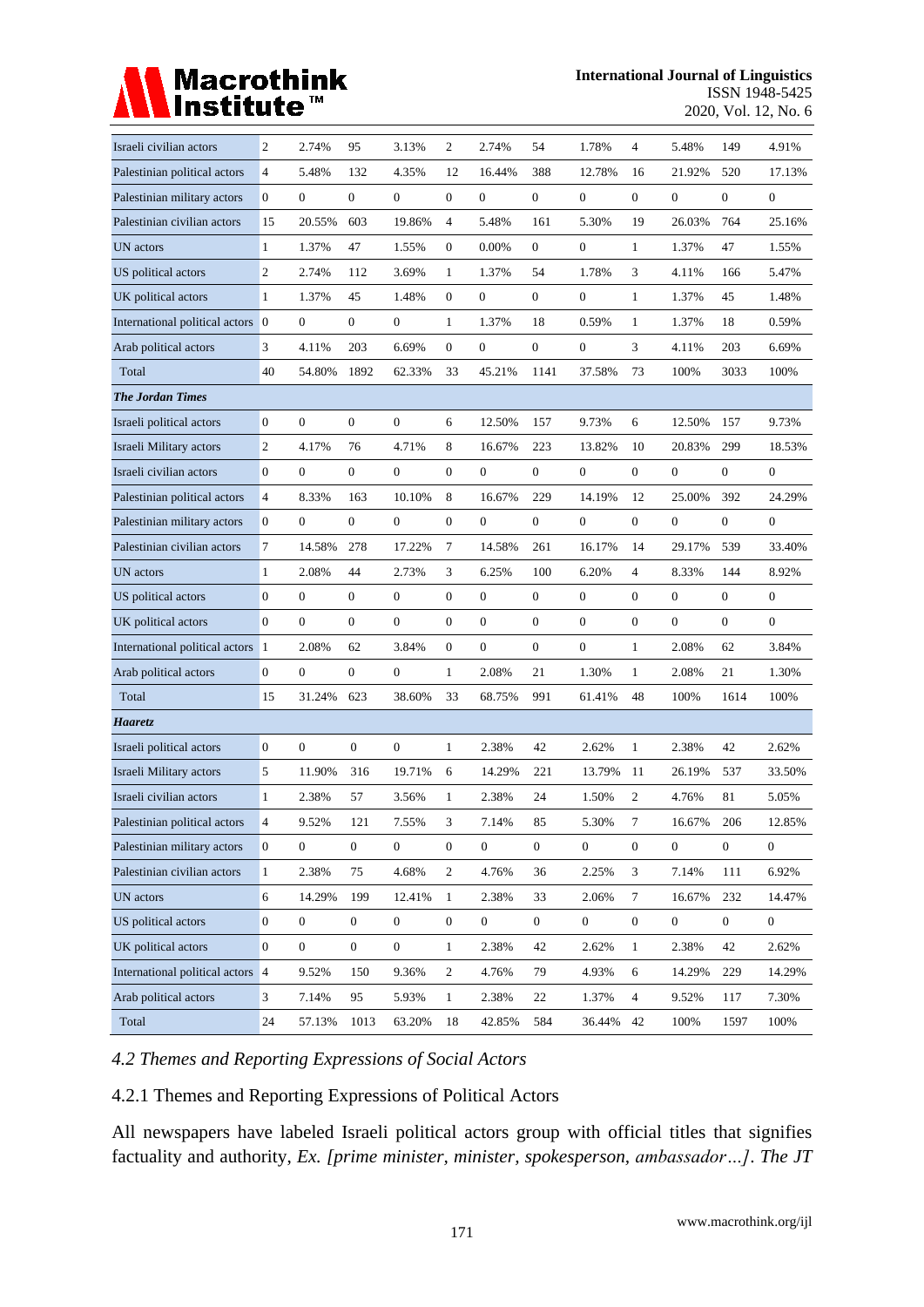

however once used a quote with an adverbial (*with US backing*) that indicates US leniency although it plays the main role in mediating the Israeli- Palestinian peace process, *Ex.*1.

### Examples

- 1. [*Israel, with US backing, claims Hamas is behind the protests, deliberately provoking violence (JT18-MAY17-NS 608)*].
- 2. [*The Palestinian Prime Minister, a senior Hamas official, leader, spokesperson, Palestinian Leader*] or less formal in the case of *HZ* [*Khalil al-Hayya, a senior Hamas official, said (HZ19-OCT13-NS 1130)*]

The descriptions of Palestinian political Actors were also institutional, *Ex.* 2. It nominated the speaker in a semi-formal way (first name family name) with a titles preceded by indefinite article [a] that indicate distance from the speaker (Fairclough 1995), compared to its formal manner with Israeli actors (*Mr./Mrs. first name and family name; Mr./Mrs. family name*) or their formal titles. on the other hand, whenever *The NYT* quoted Hamas or its people, it used negative expressions *Ex.* [*the militant group that runs Gaza and has managed the protests, which has largely assumed responsibility for organizing the protests, The Islamic group, which is classified by much of the Western world as a terrorist organization which quickly adopted the return campaign, played a large role in orchestrating it, a Hamas representative on the organizing committee for the demonstrations, the group's leader*]. These descriptions alienate the newspaper from what is said. The implied negative descriptions of the speakers in these quotes disqualify the authenticity of what is said. From CDA stand point, they illustrate the source referred to by the newspaper as unreliable or out of group.

The analysis of reporting themes and reporting verbs for Political actors shows that the Israeli political actors were quoted mainly in one theme, namely: *evading responsibility of casualties.* The Palestinian Political Actors, on the other hand, have the themes of *criticism of the killing, reporting casualties* and *supporting protests. The GU* has neutrally reported the Israeli and Palestinian political actors with verbs like *say, said, told*. These neutral verbs indicate the fair practices of reporting by *The GU*. *The NYT* used favorable reporting verbs like *reported, ruled out* that imply a favorable stance to the source they used, *Ex.* 3. Such verbs can imply at least some truth in what is said or as they are biased towards the speaker than neutral *say* or *tell*. This can be also noted while sourcing the Palestinian political actors for using verbs like *insisted*, *accused*, or *denounced, Ex.4.* Such verbs denote conflicting and argumentative rhetorical meanings in themes related to *criticizing Israel, the Palestinian leadership*. The reporting verbs [*accused, denounced*] used by the *NYT* also point out to the rift in the Palestinian-Palestinian relationship between Gaza and Palestinian government. *The JT* used less favorable quoting verbs for the Israeli Political Actors in evading responsibility of casualties with reporting expressions like *claim, argue* that have slightly less favorable stance to the speaker, Ex. 5, which can be directly compared to a neutral quote by the GU in Ex. 6. *HZ* on the other hand has used neutral reporting verbs for both parties regardless of the themes they were sourced in.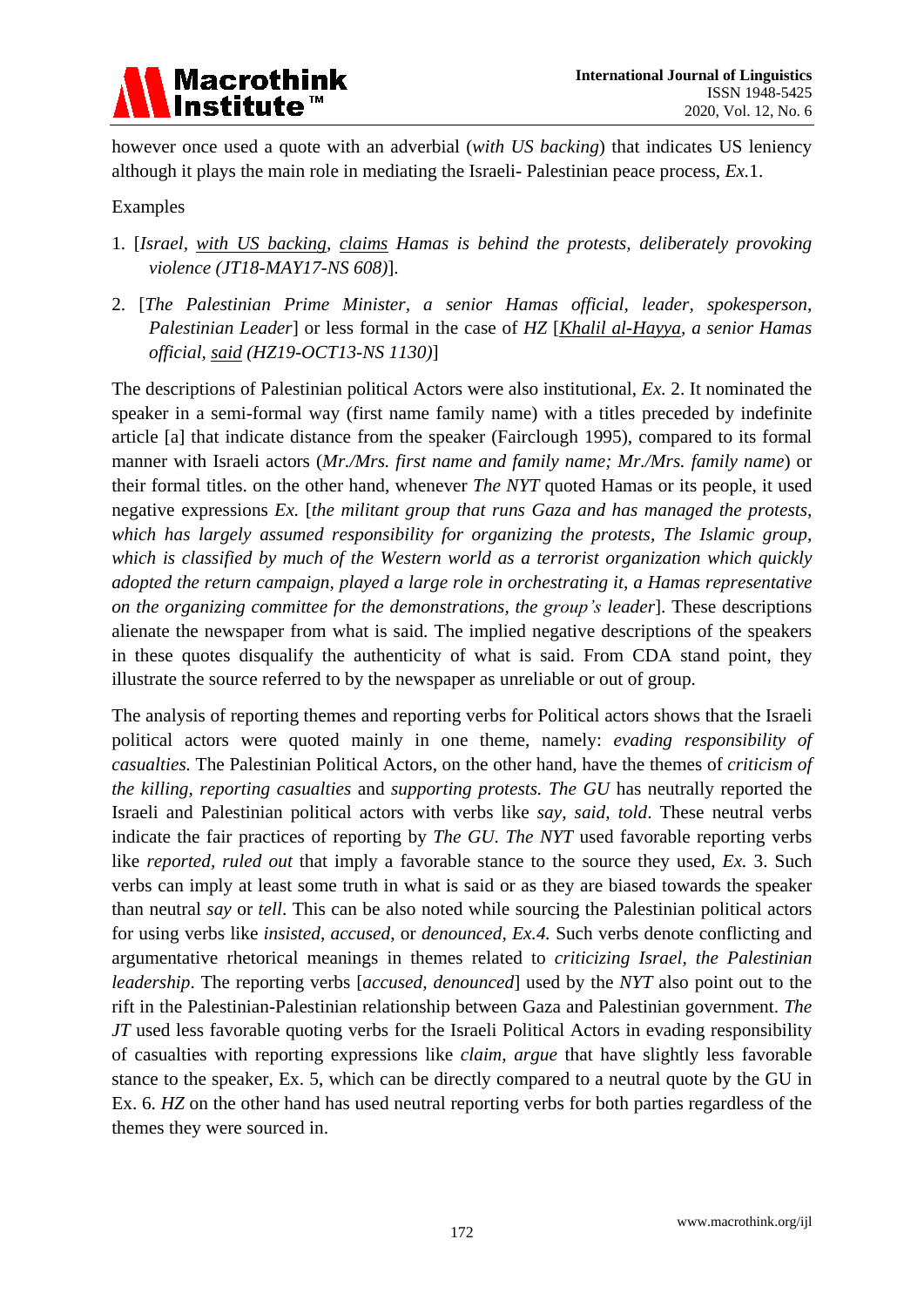

### Examples

- 3. [*Israel's defense minister, Avigdor Lieberman, ruled out participation in any commission of inquiry, telling Army Radio on Sunday that the Israeli military "did what had to be done." He added, "I think that all of our troops deserve a medal." (NYT18-APR01- NS 1296)*].
- 4. [*Hamas, which has largely assumed responsibility for organizing the protests that began last Friday, insisted it would ensure that demonstrators at the next round were unarmed. But it said it would not deter them from throwing rocks at Israeli forces (NYT18-APR05-NS 1225)*].
- *5.* [*Israel, with US backing, claims Hamas is behind the protests, deliberately provoking violence. Hamas says the demonstrations are a popular outpouring of anger, and Israel carried out a "massacre" in response. (JT18-MAY17-NS 608)*].
- *6.* [*Benjamin Netanyahu, joined the US in blaming Hamas for the deaths at the border. He defended his country's use of force, saying: "Every country has the obligation to defend its borders." (GU18-MAY15-NS 894)*]
- 4.2.2 Themes and Reporting Expressions of Military Actors

*The GU*, *The NYT* and *HZ* described the Israeli military actors (IMA) by mainly using their institutional or professional titles, *Ex.* [*military ranks, an Israeli military spokesman, Southern Command chief, The IDF spokesman, Brig. Gen. the army spokesman*, …] which signify authority. *The JT* used out of group description [Israeli occupation forces] in Ex. (7) that entails the violent nature of the speaker. Also, its use of [Israeli occupation forces] in a genericised term of IMA denotes negative stance of the newspaper. When newspapers nominated the Israeli military actors, they avoided vagueness and added authenticity to what was said (Floyd 2000, Halliday 2007).

# Examples

7. [*Early on Thursday, Israeli aircraft hit four Hamas targets in the northern Gaza Strip in response to heavy machine gun fire that struck houses in the Israeli town of Sderot, Israeli occupation forces said(JT18-MAY17-NS 608)*]

*Evade responsibility of casualties* was the soul theme used while reporting Israeli military actors*. The GU* used neutral reporting verbs like [*said*] while *The NYT* patterns established authority by using verbs like *insists, reported, described* that establish truthfulness of what is said, *Ex.* (8 and 9). *The JT*, however, used the verb *alleges* that imply the out of group position of the quoted speaker, Ex10. Meanwhile, *HZ* used neutral verbs like *told, said* and *promised*. but used the verb *rejected* to reassure the position of the speaker of previously mentioned facts in the discourse, summarizes and reflects on what was actually happened or said (Floyd 2000).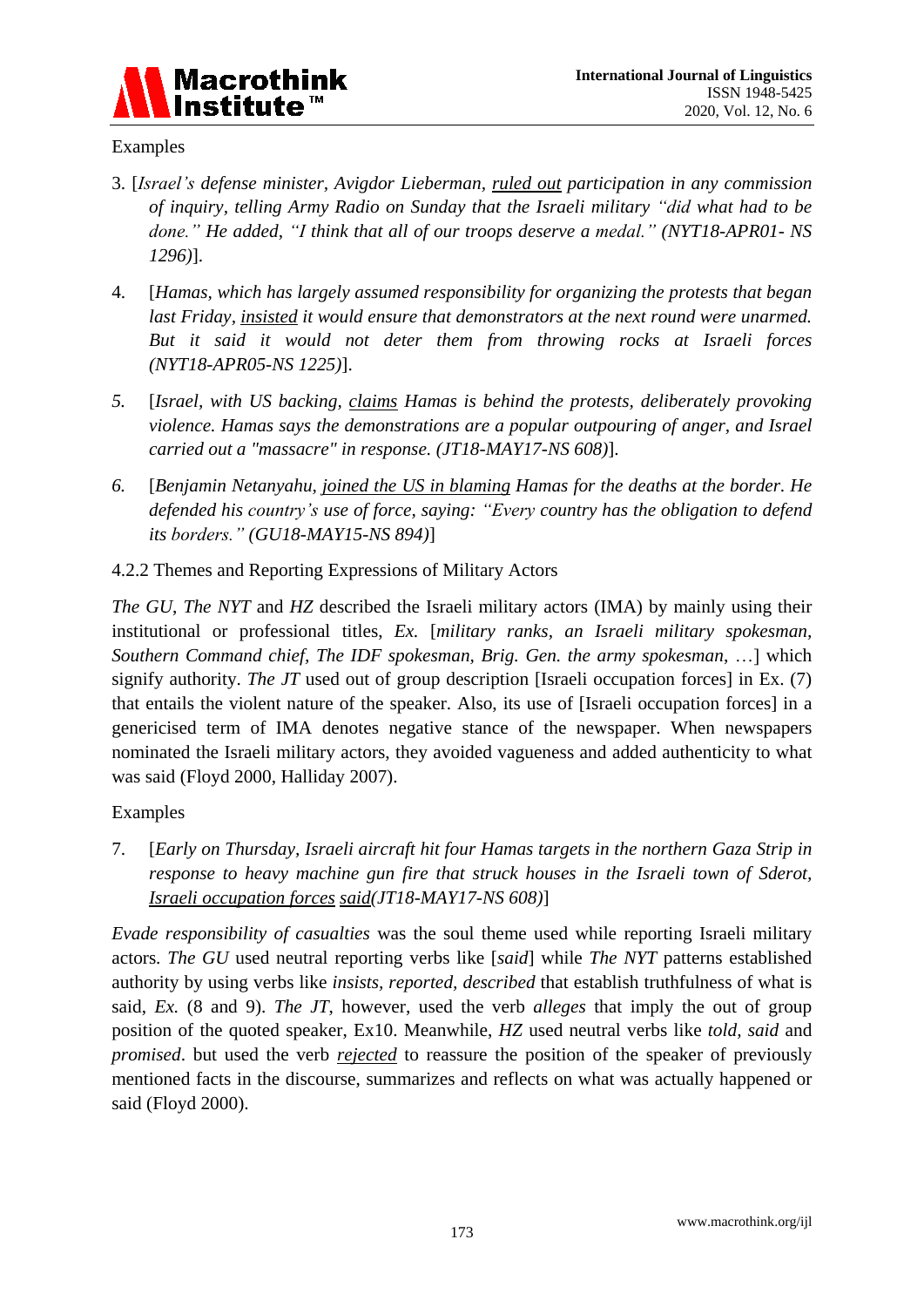

### Examples

- 8. [*But Lt. Col. Jonathan Conricus, an army spokesman, said its rules of engagement had not changed (NYT18-APR13-ED 1248)*].
- 9. [*Brig. Gen. Ronen Manelis, the chief army spokesman, described that as "nonsense" in an interview on Sunday, saying the number of live fire injuries was more likely in the dozens, with the rest hit by rubber bullets or tear gas.(NYT18-APR01-NS 1296)*].
- 10. [ *It also alleges there were efforts to damage the fortified fence cutting off the blockaded Gaza Strip and to infiltrate Israel. (JT18-APR02-NS 590)*].
- 11. [*Lt. Col. Jonathan Conricus, an Israeli military spokesman, rejected international criticism that Israel's response has been excessive. "snipers rifles against hundreds or thousands of rioters that are violently trying to get into Israel with the open aim of killing Israeli civilians or abducting Israeli soldiers.(HZ18-DEC09-NS 925)*].
- 4.2.3 Themes and Reporting Expressions of Israeli and Palestinian Civilian Actors

The used Israeli civilian actors (ICA) received professional descriptions by *The GU*, *The NYT* and *HZ*, *Ex.*[ *one of the founders of Breaking the Silence, an anti-occupation Israeli human rights group, an Israeli left-wing party*]. These choices include genericised terms [*an, one*] with indefinite articles in which such genericisations in direct quotes imply a distance between the author and the taken quotes (Fairclough 1995).

The Palestinian civilian actors (IPA) received a variety of description expressions based on the nature of the themes they were quote in. for example, in the themes of *circumstances of Gazan people* and *supporting protests*, *The GU* used professional titles like [*a political scientist*] to describe the nature of the protests. It also used a widow that spoke about her late husband. A similar pattern is also used in the NYT with actors description like [*director of PalThink for Strategic Studies, a Gazan social-media activist, a 26-year-old activist due in court this week on criminal charges for criticizing Hamas online*] were used to describe the goal and nature of the protests, and in the theme *criticizing the killings*, it described the people by their age or relations to lost ones. A professional speaker [ *a science teacher from Gaza*] was quoted in the theme *circumstances of Gazan people*. Such choice establishes the idea of the suffering caused by the Israeli occupation and its 12 year siege on Gaza specifically. The genericised terms with zero [*director*], or with indefinite articles [ *a science teacher*] in direct quotes imply a distance between the journalist and the speaker's direct quotation (Fairclough 1995). *The JT* followed a similar path. For example, in the theme *supporting the protests* it used age or employment status to describe the speakers, [*the unemployed father of four, age, relation to lost ones*]. But it used professional voices in criticizing the killings [*a Gaza photographer, a reporter who has worked for AFP in Gaza since 2000*]. Such choices of quoting professionals emphasize the idea of the unjustified Israeli attacks on protesters. *HZ*, in its only description of Palestinian civilian actors used age description and professional background with indefinite article in the theme *instigating deadly protests* which implies generalized nature of all protesters and the risk they pose to Israeli soldiers on the opposite side of the fence.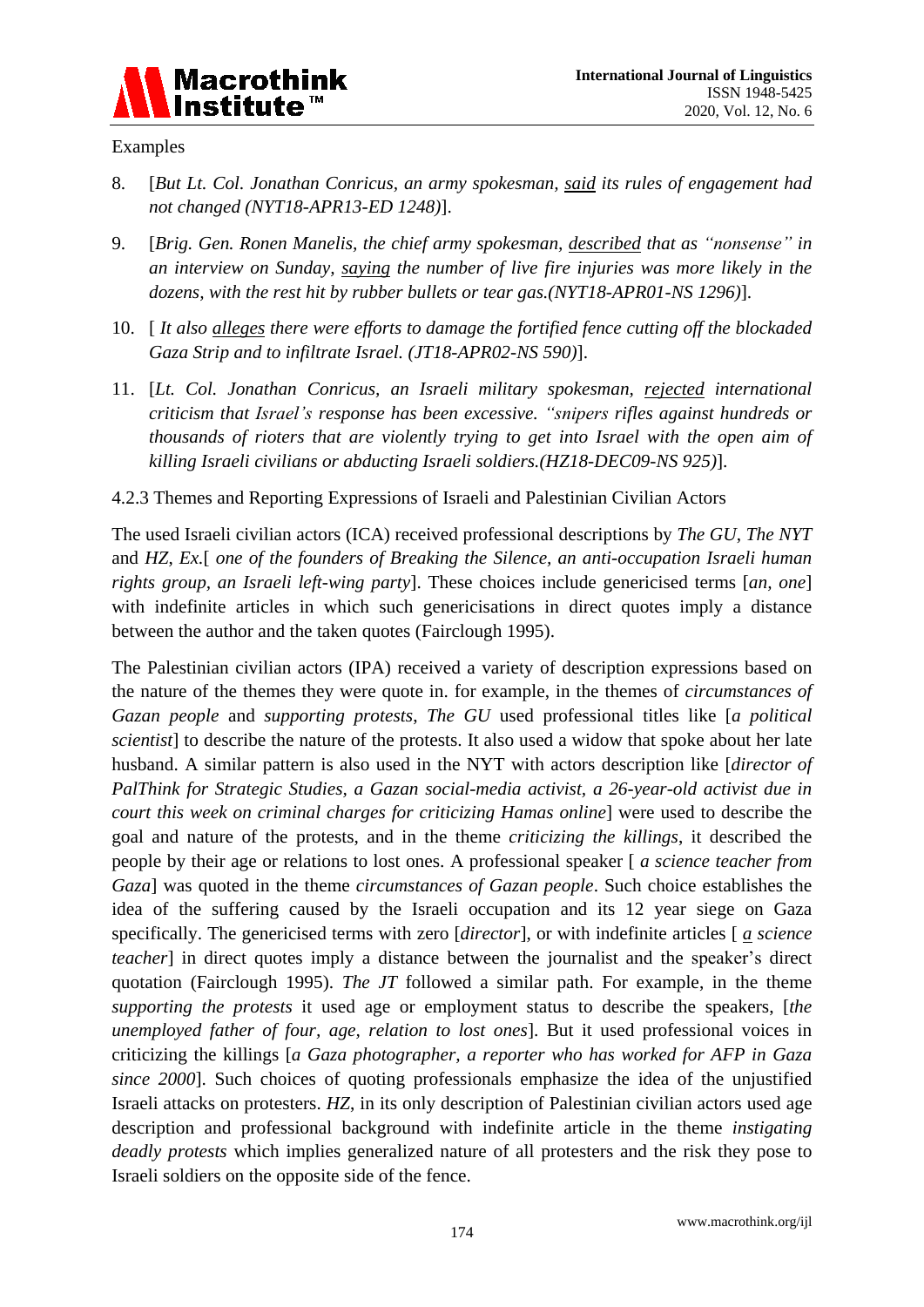# Macrothink<br>Institute™

The Israeli civilian actors have two constant themes in *The GU* and *The NYT*, namely *criticism of killings* and *evading criticism of the killings*. *HZ* quoted this group only in one theme, *criticism of killings,* All three newspapers used neutral reporting expressions. The Palestinian civilian actors on the other hand were assigned quotations in a variety of themes. The *GU* reporting verbs of Palestinian civilian actors were [*mourn, talking, said*] when discussing the theme of *supporting the protests, e.g12*. Its use of verb [*mourn*] carries sympathy. In other themes, *Ex. circumstances of Gazan people, reporting protests casualties*, the social actors were assigned neutral quoting verbs. *The NYT* have the most distribution of themes for Palestinian civilian actors, these are *circumstances of Gazan people, reporting protests casualties, supporting the protests, instigating deadly protests, actions on the ground, criticism of the killings*. The NYT used neutral reporting verbs in most of them, but some reporting verbs carry paralinguistic features like *yelled, shouted back, said sarcastically* which carry a behavior with their communicated meaning, *Ex.*13, 14. *The JT*, with its varied themes distribution, *Ex. circumstances of Gazan people, reporting protests casualties, supporting the protests, actions on the ground, criticism of the killings*, used neutral reporting verbs in all themes. *HZ* have fewer themes with Palestinian civilian actors as sources, *Ex. circumstances of Gazan people, supporting the protests* and instigating deadly protests, in which it used neutral reporting expressions. *The NYT* and *HZ* have uniquely assigned Palestinian actors with quotations in the theme *instigating deadly protests,* e.g 15, 16. The use of this theme along with other journalistic practices introduced earlier overarch the idea that Palestinian casualties are mainly caused by the actions made by the protesters and that Hamas group shares responsibility since Hamas organized the protests, thus giving credit again to what Israeli actors said in their quotes.

### Examples

- 12. [*'She prayed she would be martyred': Gaza parents mourn their dead (GU18- MAY20-NS 992)*].
- 13. *["It's beautiful that we find Hamas adopting this nonviolent struggle," Mohammad Al Taluli, a 26-year-old activist due in court this week on criminal charges for criticizing Hamas online, said sarcastically.(NYT18-apr15-ED 1322)*].
- 14. [*Mr. Gerim, well within range, and resting between slinging stones, shouts back: "We want to return!"*]. [ *a group of young Palestinian women stepped forward, in dark cloaks and colorful sneakers, gesticulating wildly. "This is our land, not yours!" yelled one. (NYT18-MA13-NS 1431)*].
- 15. [*Abdallah al-Qatati, 20, was a volunteer paramedic: "As on every Friday, I go to the border, but this Friday is different .…What is important to us is our land and our dignity. And in short, we are fleeing unto death. In the hope that the second death will be more merciful than the first. And that's the end of the story"(HZ18-AUG13-ED 1140)*].
- 16. [*young men piled tires high at protest camps along the fence, or huddled in tents where they showed off their skills in making kite-bombs, crude devices designed to destroy crops, they said. (NYT18-MA13-NS 1431)*].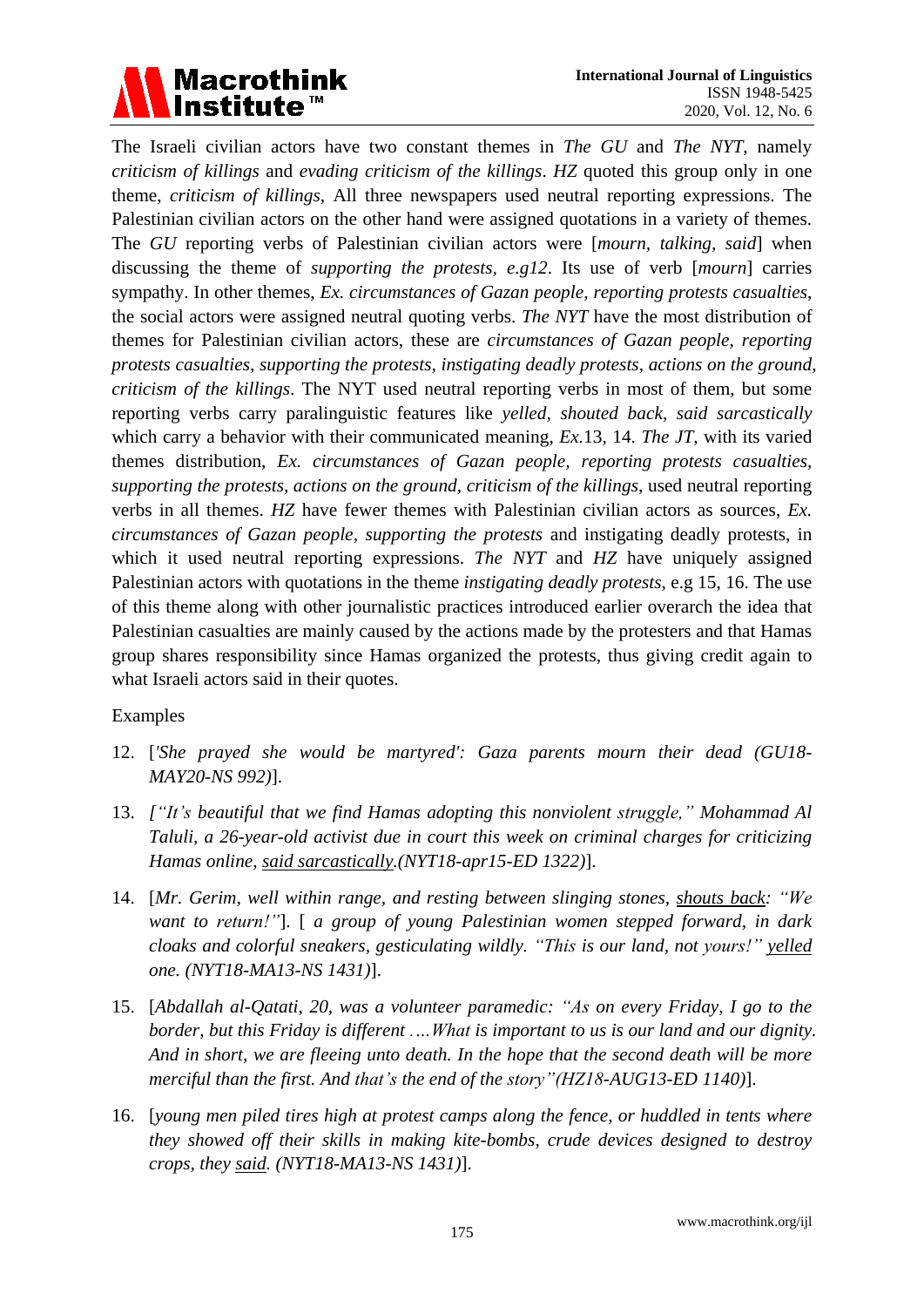

### **5. Discussion**

The quantitative analysis of quotation patterns indicates higher percentages and word length of Israeli groups" quotations over Palestinian counterparts within the first part of this study signal procedural biases made by western media and by *HZ*. Even when the NYT allocated more quotations to the Palestinian political actors, it has allocated equal space for Israeli political actors' quotations. *The JT* has proven to reproduce the Palestinian actors favorably by assigning more quotations and word length to their sources. This finding comes especially in line with (Dunsky 2008) who found biases in space allocation towards Israel and (Zelizer, Park & Gudelunas 2002) who found that the frequency of reporting and length of reports were "conservative in handling the details of Israeli army treatment of Arabs", a polite description of the bias they found towards Israel. The found one party narrative in the *JT* comes in line with Bazzi (2009) findings illustrating Arab newspapers unique lexicalization and framing of the Palestinian and Israeli actors. these finding comes against (Deprez & Raeymaeckers 2010) findings although they used national Flemish sample, but their second attempt (2011) found that some newspapers favoured the Israeli side by (the use of sources) while others opted the Palestinian side in (*Ex.* the individualization of victims). In their analysis of 14 newspapers across Europe, Segev and Miesch (2011) found that UK newspapers were the most critical of Israeli actions, which contradicts the findings of (Deprez & Raeymaeckers 2010) but in line with their second study (2011).

The themes in which the social actors were assigned quotations varied as the Israeli political and military actors were mainly cited in *evading responsibility of casualties* and the Israeli civilian actor have the themes *criticizing the killings* and *supporting the Israeli measures*. The Palestinian political actors were mainly assigned quotations in the themes *criticizing the killings, reporting casualties*, *supporting the protests*, and *instigating deadly protests* while the Palestinian civilian group were assigned *circumstances of Gazan*, *criticizing the killings, supporting the protests, instigating deadly protests.* The themes in which other actors were quoted varied according to the speakers" positions. US political actors were cited in *Supporting Israel* while other actors have called for restraint and finding a solution. This comes in line with (Amer 2015, Philo and Berry 2004 and 2011) findings that it is easy to criticize the weak party of a conflict rather than facing consequences of criticizing Israel. The analysis of the themes echoes that notion of (Deprez & Raeymaeckers 2011) (Amer 2015) (Qawariq 2016) (Farrah 2018) in the representations found by the *GU* and the NYT where they quoted civilian sufferings but also included Israeli voices in defending their actions.

The analysis of the reporting expression of social actors reveals the tendency of NYT and HZ to present Israeli actors in a favorable manner. This is evident in the use of nominations, professional titles and office of the speakers that leads them be easily identified (Strauss and Feiz 2012:99). The Palestinian actors, on the other hand, received less than formal titles and were mostly generecised with indefinite articles. *The NYT* and *HZ* accused Hamas militant of orchestrating the Gaza Marches of Return while providing negative images of the situation on the ground. The Palestinians, on the other hand, were given less space and neutrality when expressing their narrative. This leads to the understanding that the *NYT* and *HZ* still follow the same narrative strategy of de-contextualizing the events while presenting them as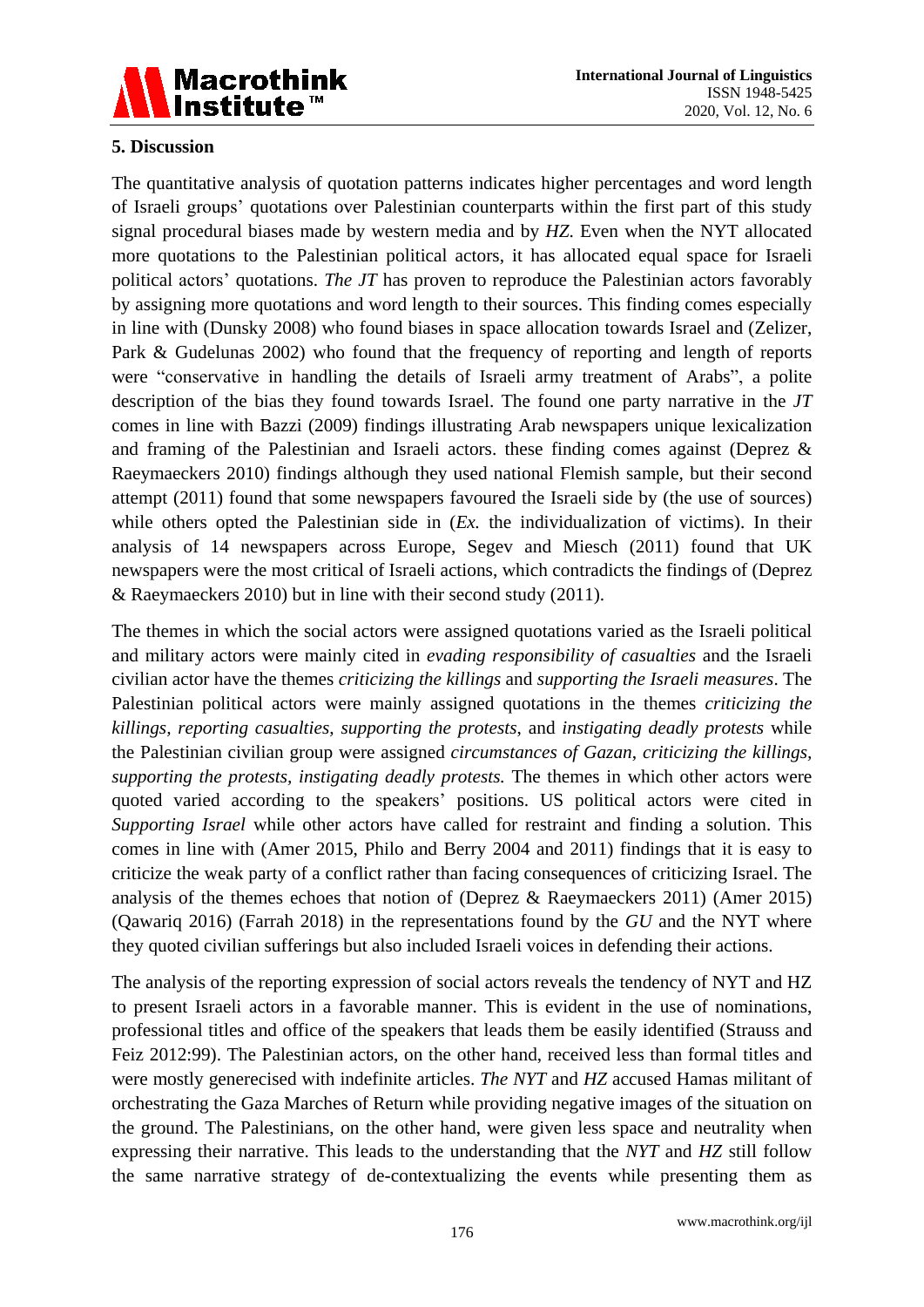

irrelative events of conflicts to the reader"s eye. On a parallel strategy, the NYT simply blamed Hamas for orchestrating the protests according to its descriptions of Palestinian political sources.

Richardson (2007) and van Dijk (1988) highlighted the importance of quotation analysis and journalistic practices that bring forward adopted narratives to the readers. This is done by providing affiliated social actors the space to express their thoughts, attitudes, and impressions on what is going on the ground. When elites are quoted in newspapers, they usually represent factual and authoritative input (Turner and Ibáñez and Grattan 2019), but this practice reproduces the elites dominant ideologies more than other less privileged groups. All newspapers have labeled Israeli political actors group with official titles that signifies factuality and authority.

### **6. Conclusion**

To answer the first research question, the study found quotation patterns indicative of news bias due to the higher percentages and word length of Israeli actors' quotations over Palestinian counterparts that signal procedural biases made by western media and by *HZ*. Even when the NYT allocated more quotations to Palestinian political actors, still it has allocated equal space for Israeli political actors" quotations. *The JT* on the other hand, has proven to reproduce the Palestinian actors favorably by assigning more quotations and word length to their sources.

To answer the second research questions, the quantitative analysis of quotations distribution in this section shows that *The Guardian*, *HZ* and *The JT* have adopted one party narrative, which means the dominance of certain ideas, perspectives and arguments on what is happening in the protests and gave less room to the opponent group (Palestinian side in the case of HZ, GU and Israeli side in the case of the JT) to express themselves. The use of out of group reporting verbs by *The JT* illustrate the negative stance of the newspaper towards what was said by the Israeli Political figures. On the other hand, the distribution of quotations patterns, their reporting verbs and themes in which they were quoted identify the authority and impact of Israeli military actors in *HZ* and *The NYT*. The use of specific quotations themes in *HZ* and *The NYT* conveyed the Israeli actors' narrative and defense with quotations that imply hostility of Hamas or the protesters.

Further research on the role of quotations patterns, quoting expressions and word count with a different sample can draw on the representations of social actors in the news.

### **References**

Amer, M. (2015). War reporting in the international press: a critical discourse analysis of the Gaza War of 2008-2009. *Unpublished Doctoral Dissertation*, University of Hamburg.

Bazzi, S. (2009). *Arab news and conflict: a multidisciplinary discourse study*. Philadelphia: John Benjamins Publishing Company.

Ben, B. (2018). *The Guardian most trusted and The Sun least trusted online news brand, Pamco reveals*. Campaign*.* Retrieved May 23, 2020, from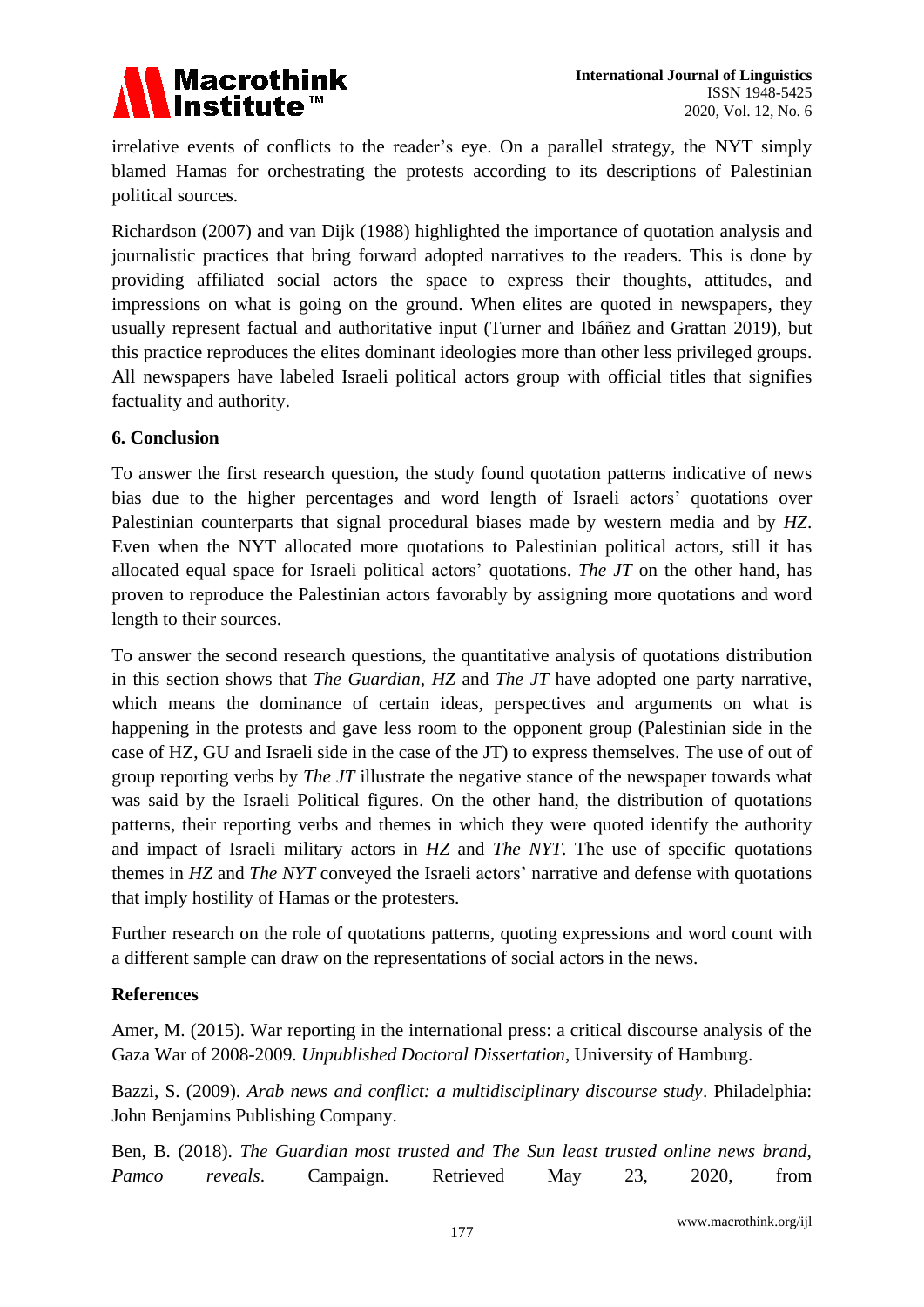

https://www.campaignlive.co.uk/article/guardian-trusted-sun-least-trusted-online-news-brand -pamco-reveals/1492881

Blackledge, A. (2005). Discourse and power in a multilingual world. *Journal of Language and Politics, 10*(2).

Fairclough, N. (1995). *Critical discourse analysis: the critical study of language*. Language in Social Life Series, London.

Fairclough, N. (2003). *Analysing discourse: textual analysis for social research*. London: Routledge.

Farrah, M. (2018). Discourse in a confrontational situation: the Palestinian-Israeli conflict. *Language, Discourse & Society, 6*(2).

Floyd, A. (2000). The reporting verbs and Bias in the Press. *Revista Alicantina de Estudios Ingleses, 13*(13). https://doi.org/10.14198/raei.2000.13.04

Mihelj, S., & Stanyer, J. (2018). Theorizing media, communication and social change: Towards a processual approach. *Media, Culture and Society*, 1-20.

Morris, L., & Balousha, H. (2018). *Israelis kill more than 50 Palestinians in Gaza protests, health officials say*. The Washington Post.

Patton, M. Q. (2002). *Qualitative research and evaluation methods* (3rd ed.). Thousand Oaks, CA.

Qawariq, R. (2015). Victims vs Terrorists? The Discursive Construction of Palestinians in Two Online Israeli Newspapers during the 2014 Gaza War. *Networking Knowledge, 8*(2).

Richardson, J. (2007). *Analysing newspapers: an approach from critical discourse analysis*. Macmillan, Basingstoke.

Riofrancos, T. (2002). *On both sides of the Atlantic, the signs of radical possibility are everywhere*. New York Times. Retrieved August 9, 2020, from <https://www.nytimes.com/2020/08/09/opinion/left-politics.html>

Sanchez, R., & Oliphant, R. (2018). *Gaza braces for protests and funerals a day after at least 58 Palestinians killed by Israeli troops*. The Daily Telegraph.

Seale, C. (2012). *Researching society and culture*. London: Sage.

Segev, E., & Miesch, R. (2011). A Systematic Procedure for Detecting News Biases: The Case of Israel in European News Sites. *International Journal of Communication, 5*, 1947-1966. Retrieved February 25, 2019, from http://ijoc.org

The Center for Research Libraries (CRL). (2020). *CRL Obtains Haaretz*. Retrieved May 5, 2020, from www.crl.edu

The Guardian. (2019). *About Us*. Retrieved May 12, 2019, from theguardian.com